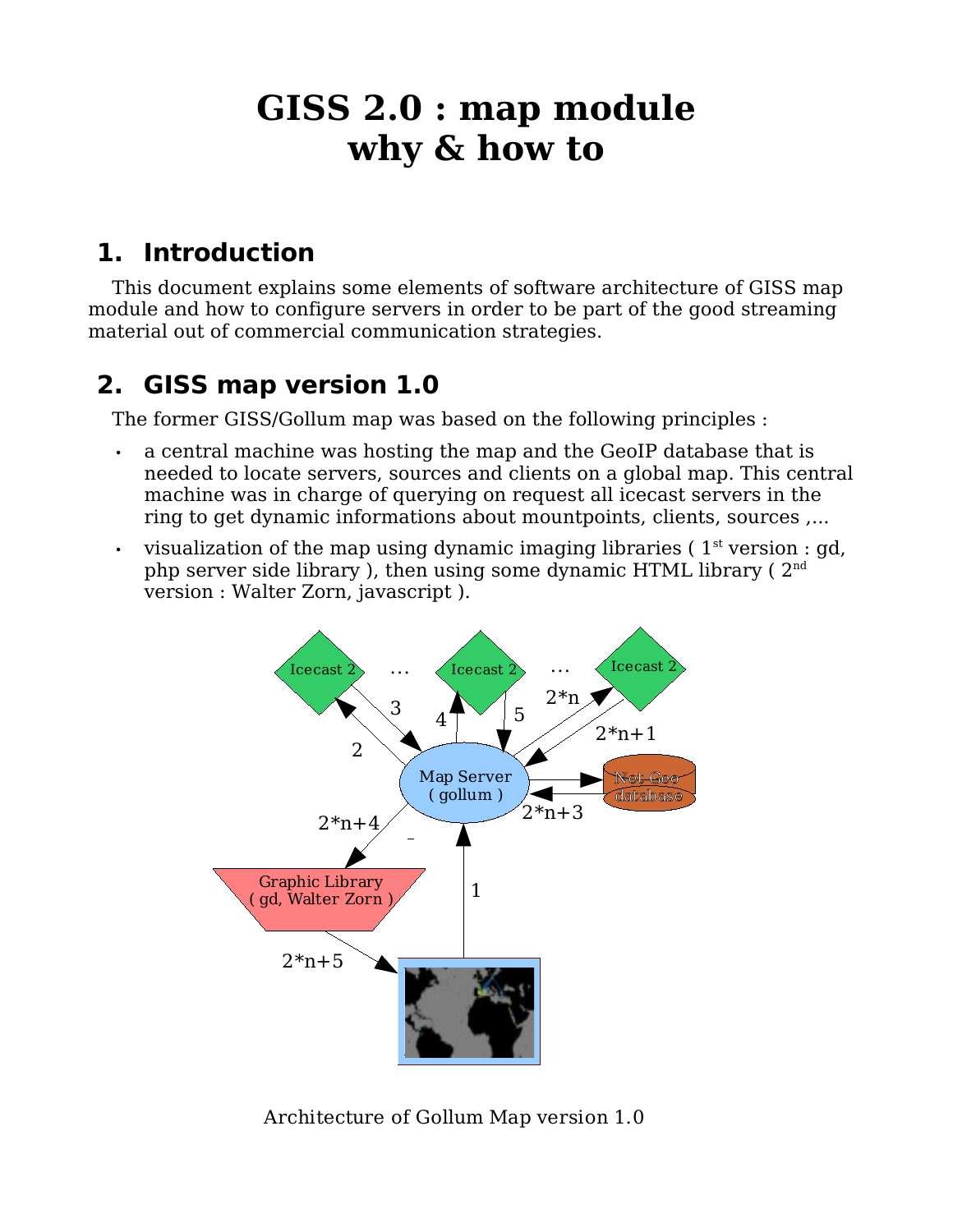So, according to this schema, an update of a map on a client request ( but we don't like this term of client ) was taking like  $(2<sup>*</sup>n + 5)$  requests over the internet, which is less than optimal.

Some other problems were :

- people owning a server needed to communicate their icecast password for the map server to be able to query informations from them, these passwords were also traveling uncrypted over the internet every minute.
- The graphics libraries involved were no too flexible, one ( gd ) needed a request to the server for every zoom action from the user, the other one ( walter zorn ) was rapidly getting to a client machine freeze when too many nodes were active.

### **3. GISS map version 2.0**

The major evolutions in the new architecture are :

- the creation of a database on the map server that can keep servers informations and the self-update procedure form the servers themselves.
- the visualization made with a java prefus'ed applet that can allow easy zooming, filtering and search.



Architecture of Gollum Map version 2.0